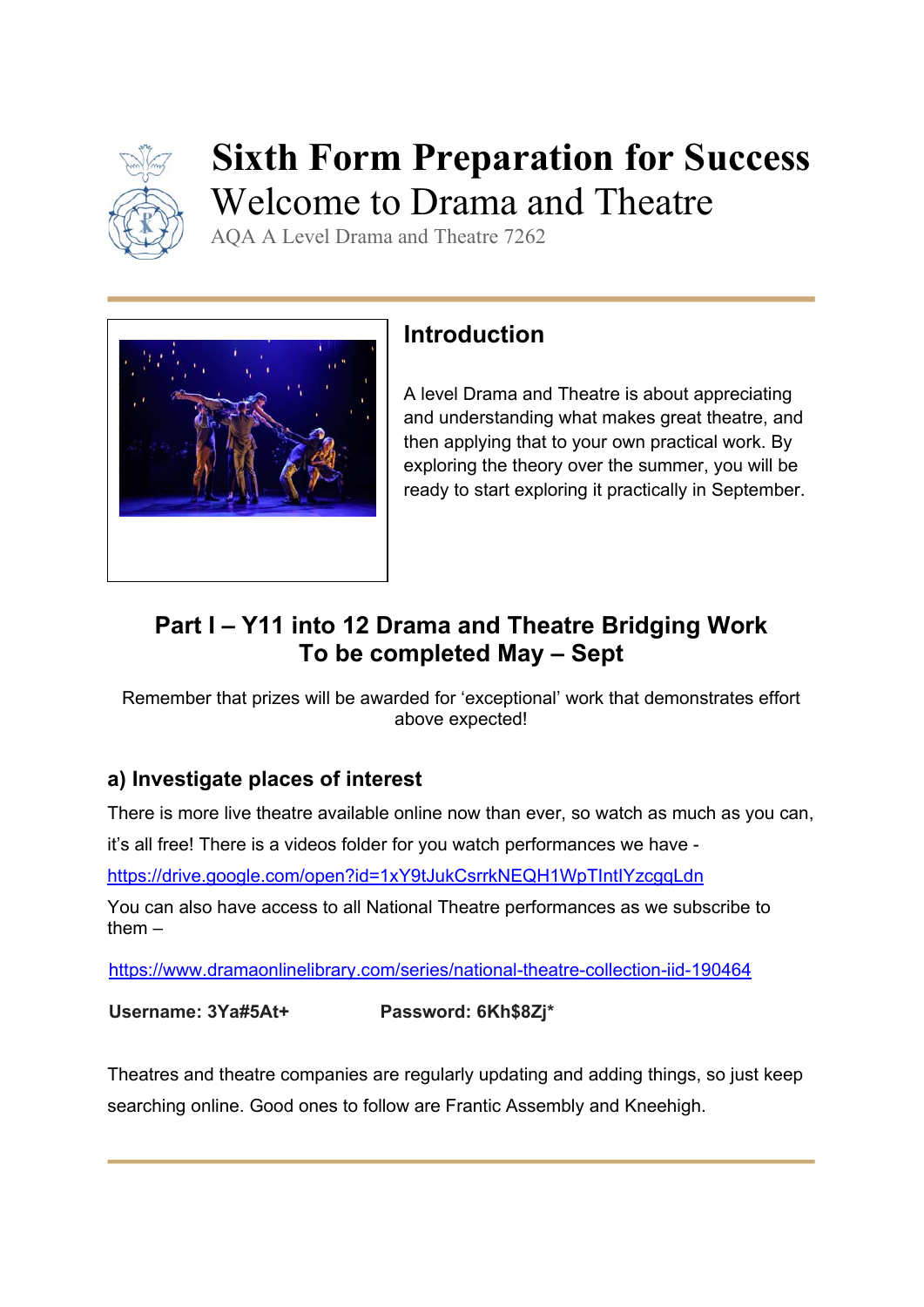https://www.franticassembly.co.uk/frantic-digital https://www.youtube.com/playlist?list=PL7UiSyHlKt2qrb30is21N2VN-bbEQEA8c

### **b) Wider reading**

Explore the history of Ancient Greek Theatre: https://www.ancient.eu/Greek\_Theatre/ and https://www.youtube.com/watch?v=aSRLK7SogvE

Explore some influential contemporary theatre companies:

Frantic Assembly https://www.franticassembly.co.uk/resources/590/introduction-to-

frantic-assembly-2016.pdf

'The Frantic Assembly Book of Devising Theatre' by Scott Graham and Steven Hoggett

Kneehigh Productions http://www.kneehigh.co.uk/page/about\_kneehigh.php

Splendid Productions http://www.splendidproductions.co.uk/about.php

'An Actor Prepares' by Konstantin Stanislavski

'On Theatre' by Bertolt Brecht

#### **c) Compulsory task**

Produce a guide to influential theatre practitioners.

- 1. Choose 5 practitioners from the following:
	- Bertolt Brecht
	- Konstantin Stanislavski
	- Katie Mitchell
	- Antonin Artaud
	- Steven Berkoff
	- Frantic Assembly
	- $\bullet$  DV8
- Kneehigh theatre
- Gecko
- Alecky Blythe
- Dario Fo
- John Godber
- Shared Experience
- 2. For each practitioner, do some research online and try to watch some productions if there are any available – some will be easier to do this for than others. Some practitioners (like Brecht or Stanislavski) there is lots to read online but productions are harder to find, other companies (like DV8 or Gecko) there is less information but you can watch their productions online. If you're struggling with where to start for any of them, email Miss Sinclair at msinclair@mcauley.org.uk for help.
- 3. Use your research to produce a poster, like the ones we have up in the studios made by Splendid, for each of your chosen practitioners. Like this –